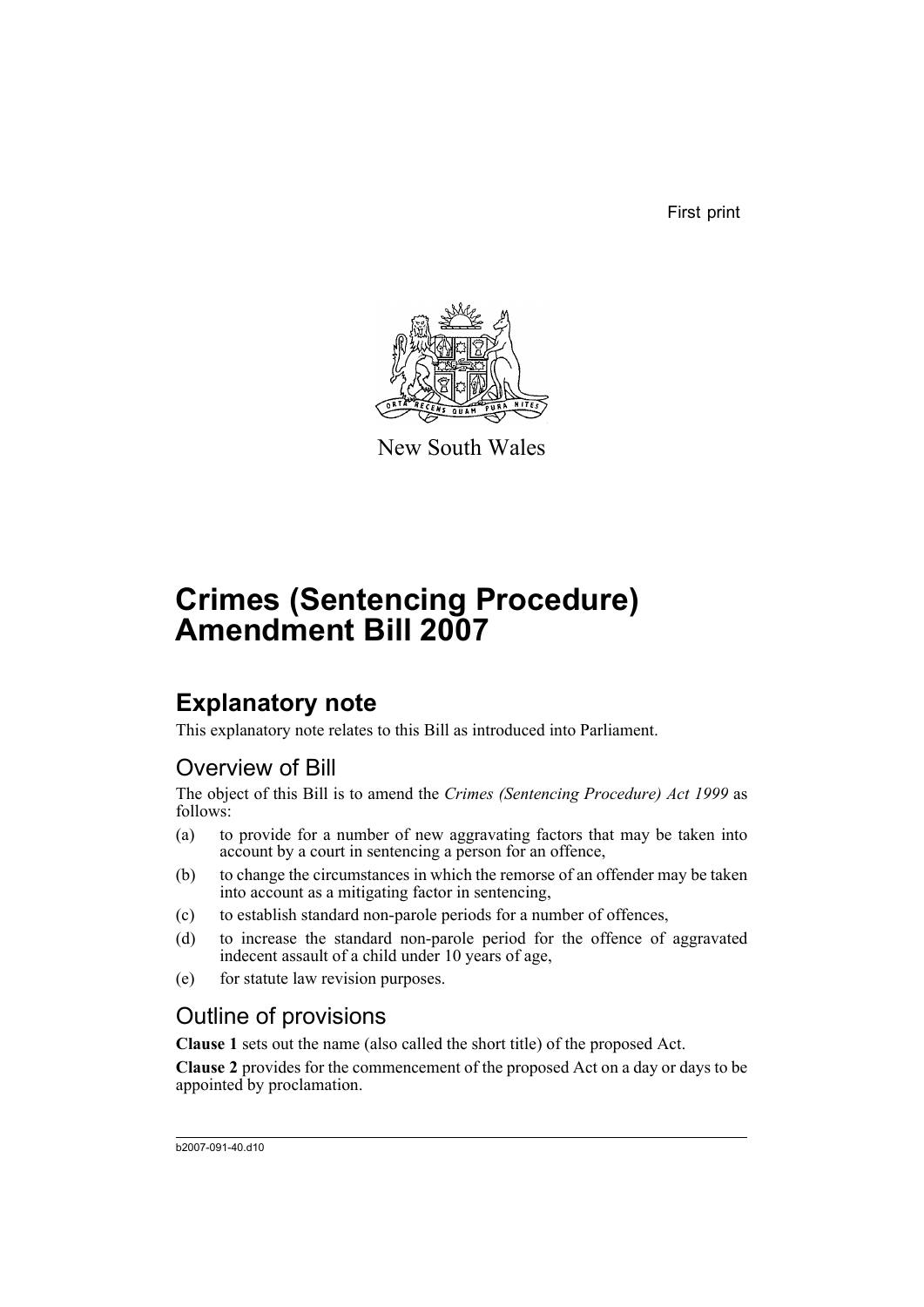Explanatory note

**Clause 3** is a formal provision that gives effect to the amendments to the *Crimes (Sentencing Procedure) Act 1999* (the *Principal Act*) set out in Schedule 1.

**Clause 4** provides for the repeal of the proposed Act after all the amendments made by the proposed Act have commenced. Once the amendments have commenced the proposed Act will be spent and section 30 of the *Interpretation Act 1987* provides that the repeal of an amending Act does not affect the amendments made by that Act.

### **Schedule 1 Amendments**

### **Aggravating and mitigating factors in sentencing**

Section 21A of the Principal Act requires a court, in determining the appropriate sentence for an offence, to take into account certain aggravating factors and mitigating factors that are listed in the section, to the extent relevant to the offence.

**Schedule 1 [1] and [3]–[5]** provide for a number of new matters that are to be treated as aggravating factors by a court when sentencing. The new aggravating factors are as follows:

- (a) the offence involved the actual or threatened use of explosives, or a chemical or biological agent,
- (b) the offence involved the offender causing the victim to take, inhale or be affected by a narcotic drug, alcohol or any other intoxicating substance,
- (c) the offence was committed in the presence of a child,
- (d) the offence was committed in the home of the victim or any other person,
- (e) the actions of the offender were a risk to national security,
- (f) the offence involved a grave risk of death to another person,
- (g) the offence was committed for financial gain.

**Schedule 1 [2]** provides that if an offender is being sentenced for a serious personal violence offence, it is to be regarded as a particular aggravating factor in sentencing if the offender has a record of previous convictions for serious personal violence offences. This is an addition to the general principle that a record of previous convictions is to be regarded as an aggravating factor, as currently provided for by section 21A of the Principal Act. **Schedule 1 [7]** defines *serious personal violence offence* to mean certain offences under or mentioned in the *Crimes Act 1900* that carry a maximum penalty of imprisonment for life or imprisonment for a term of 5 years or more.

**Schedule 1 [6]** changes the circumstances in which the remorse of an offender may be taken into account as a mitigating factor in sentencing. At present, it is a mitigating factor in sentencing if the offender has shown remorse by making reparation for any injury, loss or damage, or in any other manner. As a result of the amendment, remorse shown by the offender will be a mitigating factor only if:

(a) the offender has provided evidence that he or she has accepted responsibility for his or her actions, and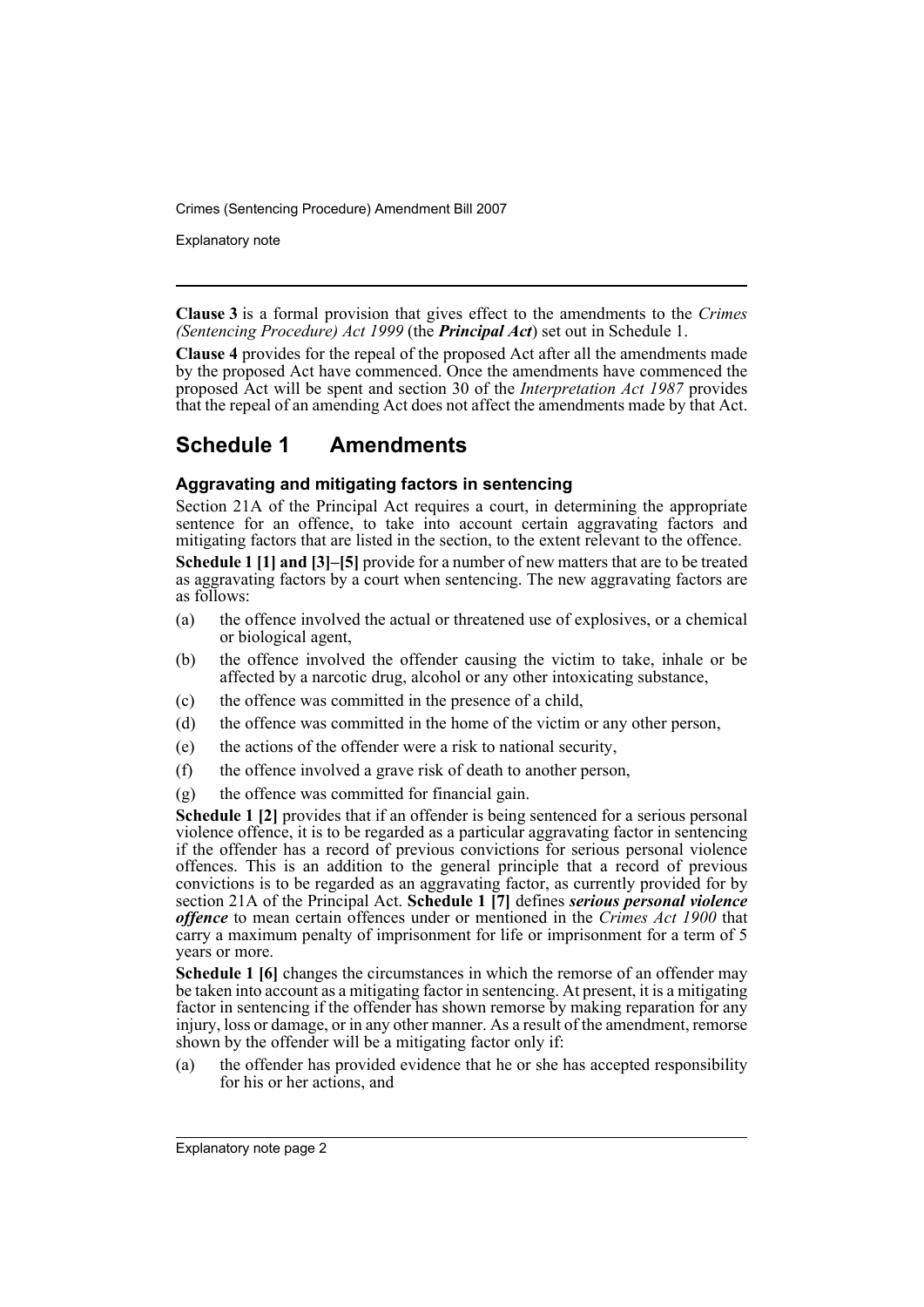Explanatory note

(b) the offender has acknowledged any injury, loss or damage caused by his or her actions or made reparation for such injury, loss or damage (or both).

### **Standard non-parole periods**

At present, the Principal Act sets a standard non-parole period for a number of offences. When determining a sentence for an offence, a court is required to set the standard non-parole period as the non-parole period for the offence unless the court determines that there are reasons for setting a longer or shorter non-parole period. Aggravating or mitigating factors may result in the court setting a longer or shorter non-parole period.

**Schedule 1 [8], [9] and [12]–[14]** introduce a standard non-parole period for several offences, as indicated as follows:

- (a) murder of a child—25 years,
- (b) reckless causing of grievous bodily harm in company—5 years,
- (c) reckless causing of grievous bodily harm—4 years,
- (d) reckless wounding in company—4 years,
- (e) reckless wounding—3 years,
- (f) organised car or boat rebirthing activities—4 years,
- (g) cultivation, supply or possession of a large commercial quantity of a prohibited plant—10 years,
- (h) unauthorised sale of a prohibited firearm or pistol—10 years,
- (i) unauthorised sale of firearms on an ongoing basis—10 years,
- (j) unauthorised possession of more than 3 firearms any one of which is a prohibited firearm or pistol—10 years,
- (k) unauthorised possession or use of a prohibited weapon (where prosecuted on indictment)—3 years.

**Schedule 1 [10]** increases, from 5 to 8 years, the standard non-parole period for the offence of aggravated indecent assault of a child under 10 years of age.

### **Other amendments**

**Schedule 1 [11]** is a statute law revision amendment. The amendment changes a cross-reference to a provision of the *Crimes Act 1900* as a consequence of the extension (by the *Crimes Amendment (Organised Car and Boat Theft) Act 2006*) of car-jacking offences to include vessels.

**Schedule 1 [15]** enables the making of savings and transitional regulations as a consequence of the proposed amendments.

**Schedule 1 [16]** provides for the application of the amendments to the determination of a sentence for an offence whenever committed, except where the court has convicted the offender, or accepted a guilty plea, before the amendments commence.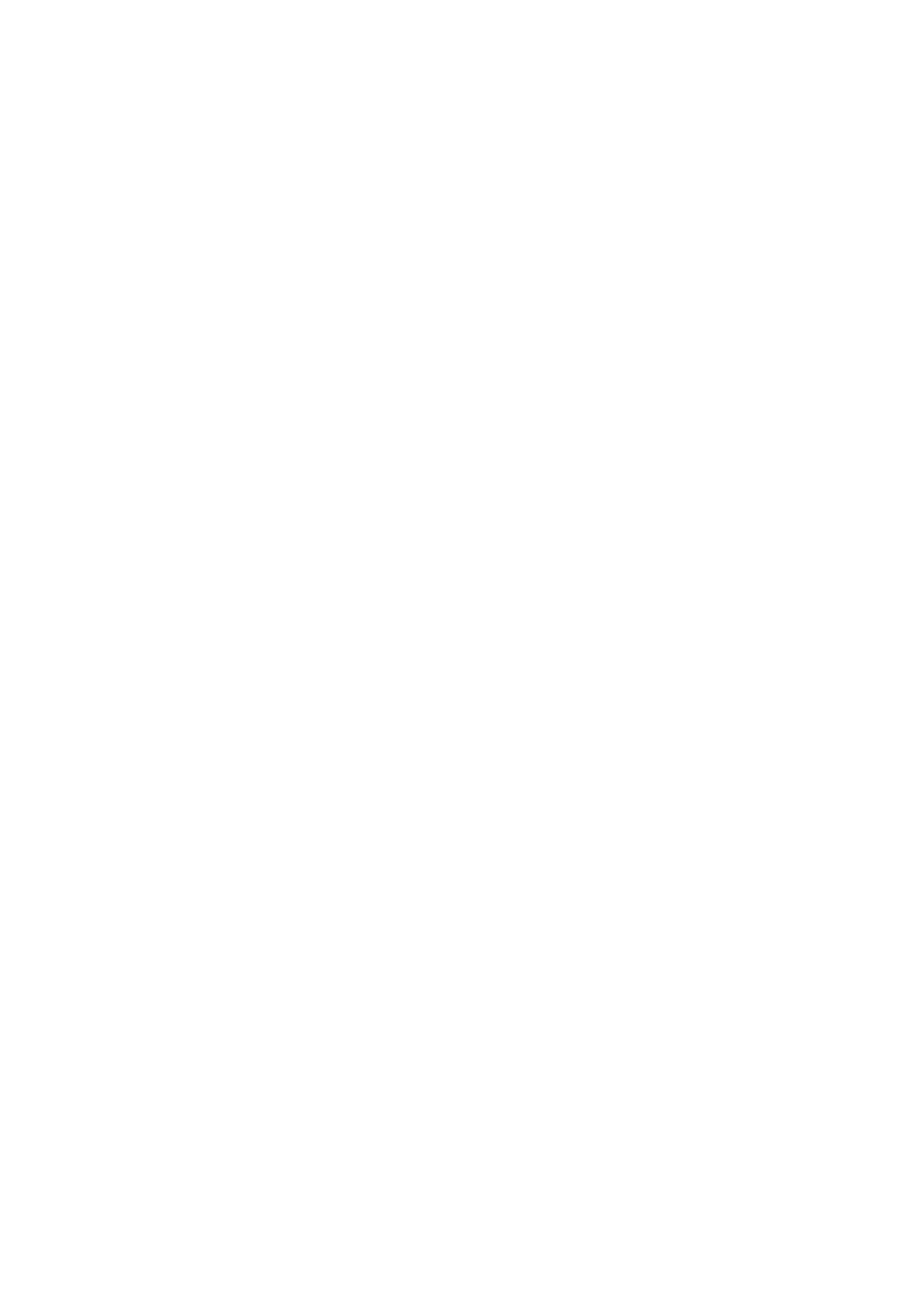First print



New South Wales

# **Crimes (Sentencing Procedure) Amendment Bill 2007**

## **Contents**

|   |                                                              | Page          |
|---|--------------------------------------------------------------|---------------|
|   | Name of Act                                                  |               |
|   | Commencement                                                 | 2             |
|   | Amendment of Crimes (Sentencing Procedure) Act 1999<br>No 92 | 2             |
| 4 | Repeal of Act                                                | $\mathcal{P}$ |
|   | Schedule 1 Amendments                                        | 3             |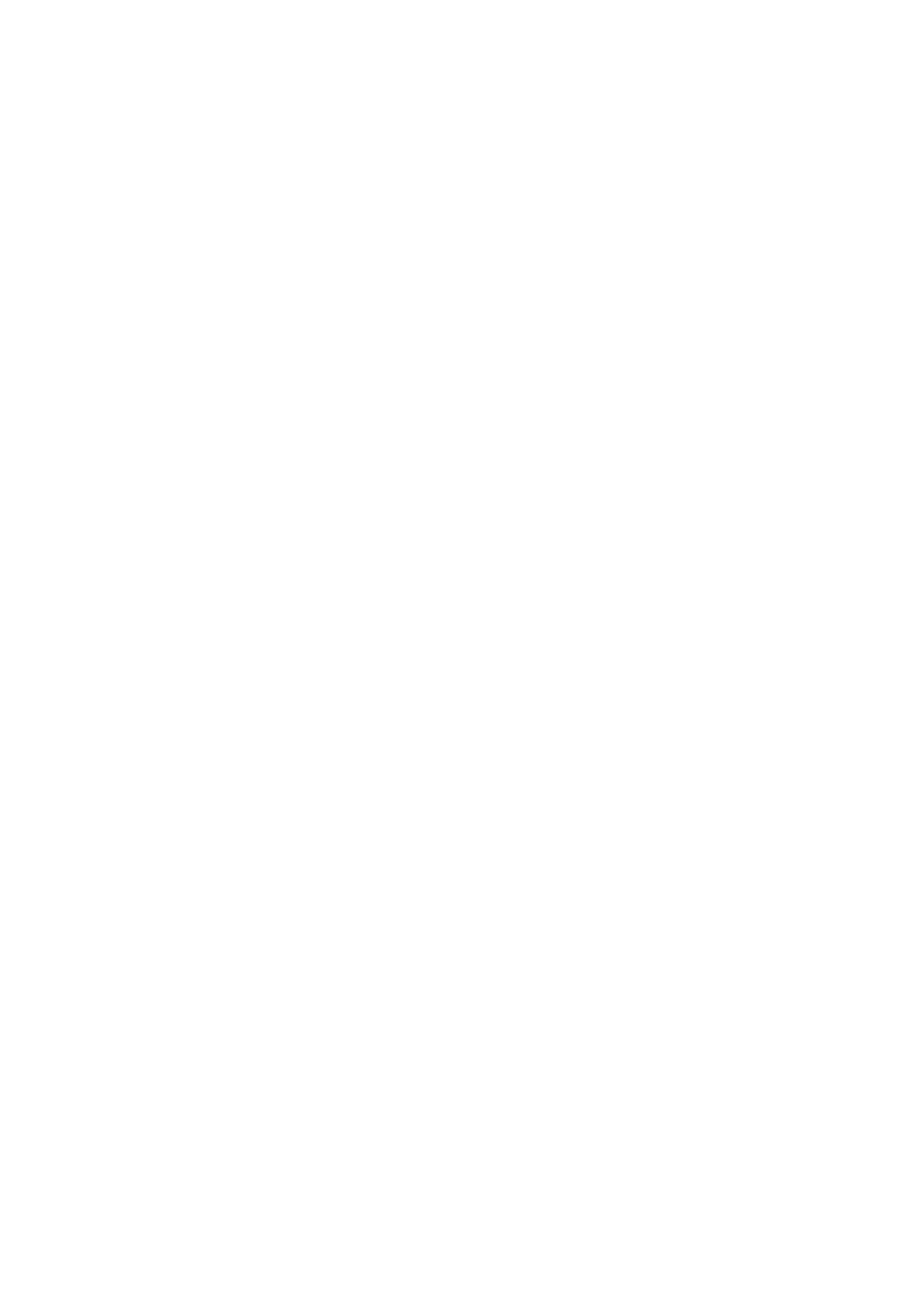

New South Wales

# **Crimes (Sentencing Procedure) Amendment Bill 2007**

No , 2007

### **A Bill for**

An Act to amend the *Crimes (Sentencing Procedure) Act 1999* to make further provision with respect to aggravating and mitigating factors in sentencing and standard non-parole periods.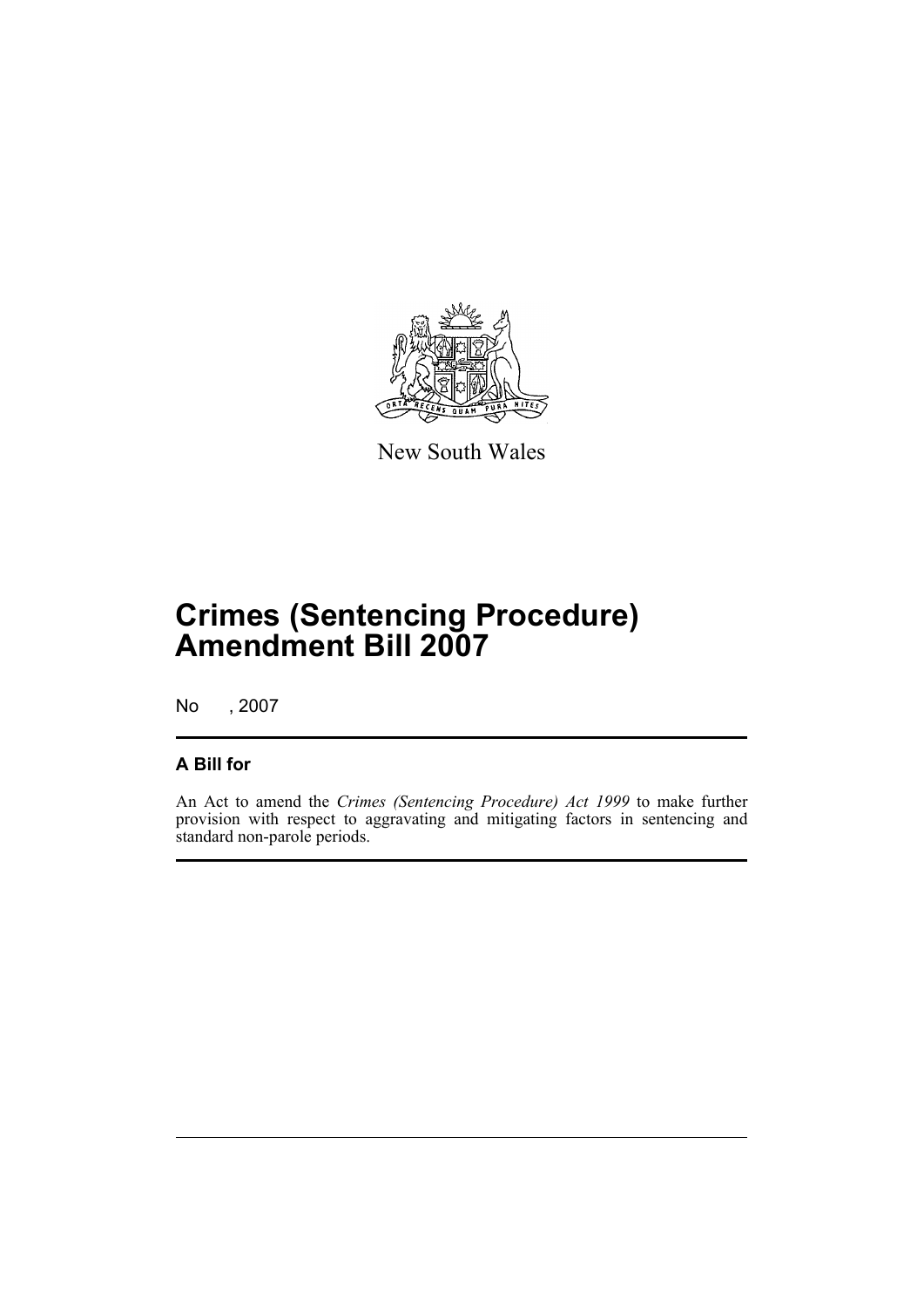<span id="page-7-3"></span><span id="page-7-2"></span><span id="page-7-1"></span><span id="page-7-0"></span>

|              |     | The Legislature of New South Wales enacts:                                                                                                                | 1              |
|--------------|-----|-----------------------------------------------------------------------------------------------------------------------------------------------------------|----------------|
| 1            |     | Name of Act                                                                                                                                               | $\overline{2}$ |
|              |     | This Act is the Crimes (Sentencing Procedure) Amendment Act 2007.                                                                                         | 3              |
| $\mathbf{2}$ |     | <b>Commencement</b>                                                                                                                                       | 4              |
|              |     | This Act commences on a day or days to be appointed by proclamation.                                                                                      | 5              |
| 3            |     | Amendment of Crimes (Sentencing Procedure) Act 1999 No 92                                                                                                 | 6              |
|              |     | The Crimes (Sentencing Procedure) Act 1999 is amended as set out in<br>Schedule 1.                                                                        | 7<br>8         |
| 4            |     | <b>Repeal of Act</b>                                                                                                                                      | 9              |
|              | (1) | This Act is repealed on the day following the day on which all of the<br>provisions of this Act have commenced.                                           | 10<br>11       |
|              | (2) | The repeal of this Act does not, because of the operation of section 30<br>of the <i>Interpretation Act 1987</i> , affect any amendment made by this Act. | 12<br>13       |
|              |     |                                                                                                                                                           |                |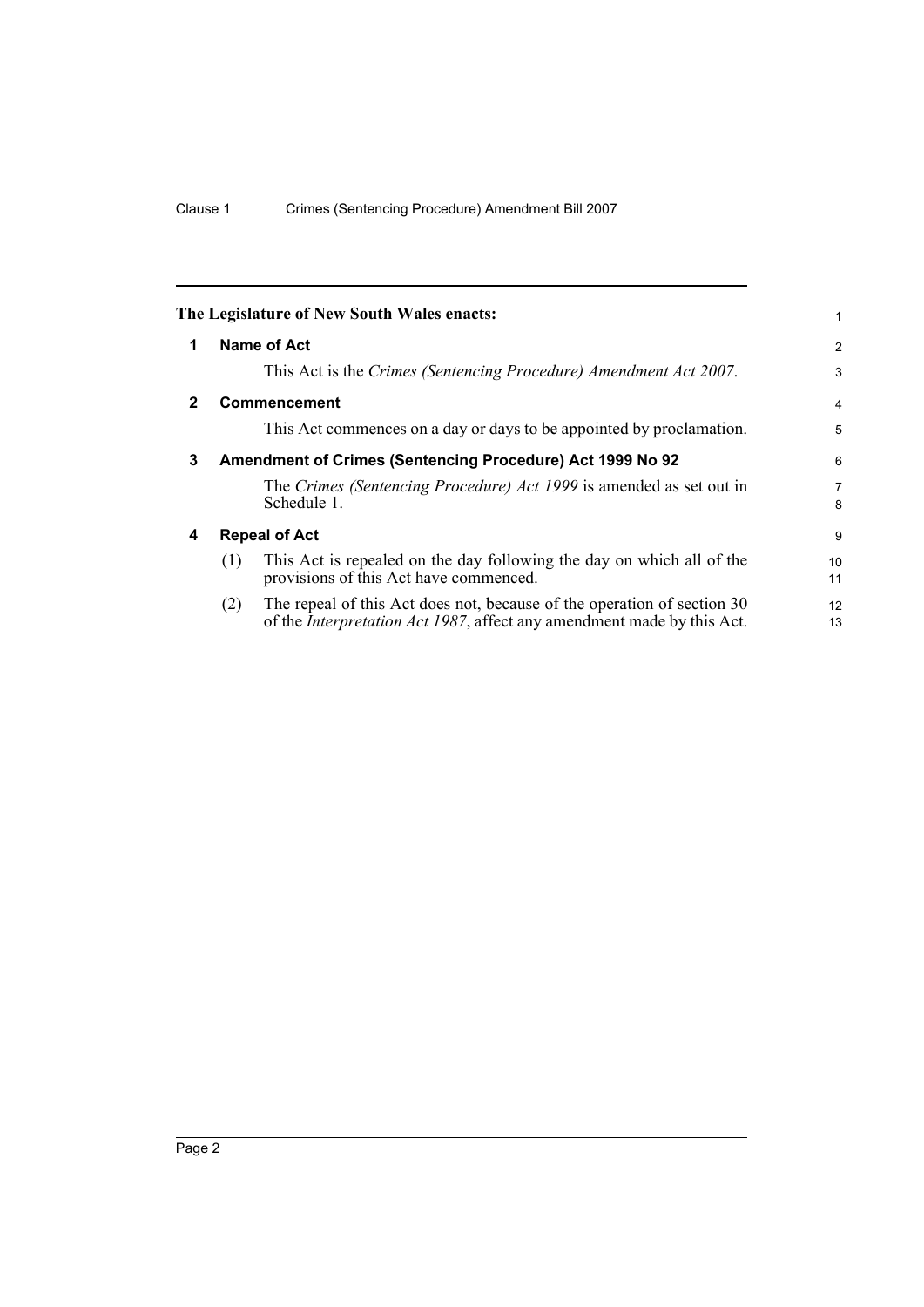Amendments **Amendments** Schedule 1

1

28 29 30

### <span id="page-8-0"></span>**Schedule 1 Amendments** (Section 3) **[1] Section 21A Aggravating, mitigating and other factors in sentencing** Insert after section 21A (2) (c): (ca) the offence involved the actual or threatened use of explosives or a chemical or biological agent, (cb) the offence involved the offender causing the victim to take, inhale or be affected by a narcotic drug, alcohol or any other intoxicating substance, **[2] Section 21A (2) (d)** Insert "(particularly if the offender is being sentenced for a serious personal violence offence and has a record of previous convictions for serious personal violence offences)" after "previous convictions". **[3] Section 21A (2) (ea) and (eb)** Insert after section 21A (2) (e): (ea) the offence was committed in the presence of a child under 18 years of age, (eb) the offence was committed in the home of the victim or any other person, **[4] Section 21A (2) (ia) and (ib)** Insert after section 21A (2) (i): (ia) the actions of the offender were a risk to national security (within the meaning of the *National Security Information (Criminal and Civil Proceedings) Act 2004* of the Commonwealth), (ib) the offence involved a grave risk of death to another person or persons,

#### **[5] Section 21A (2) (o)**

Insert after section 21A (2) (n):

(o) the offence was committed for financial gain.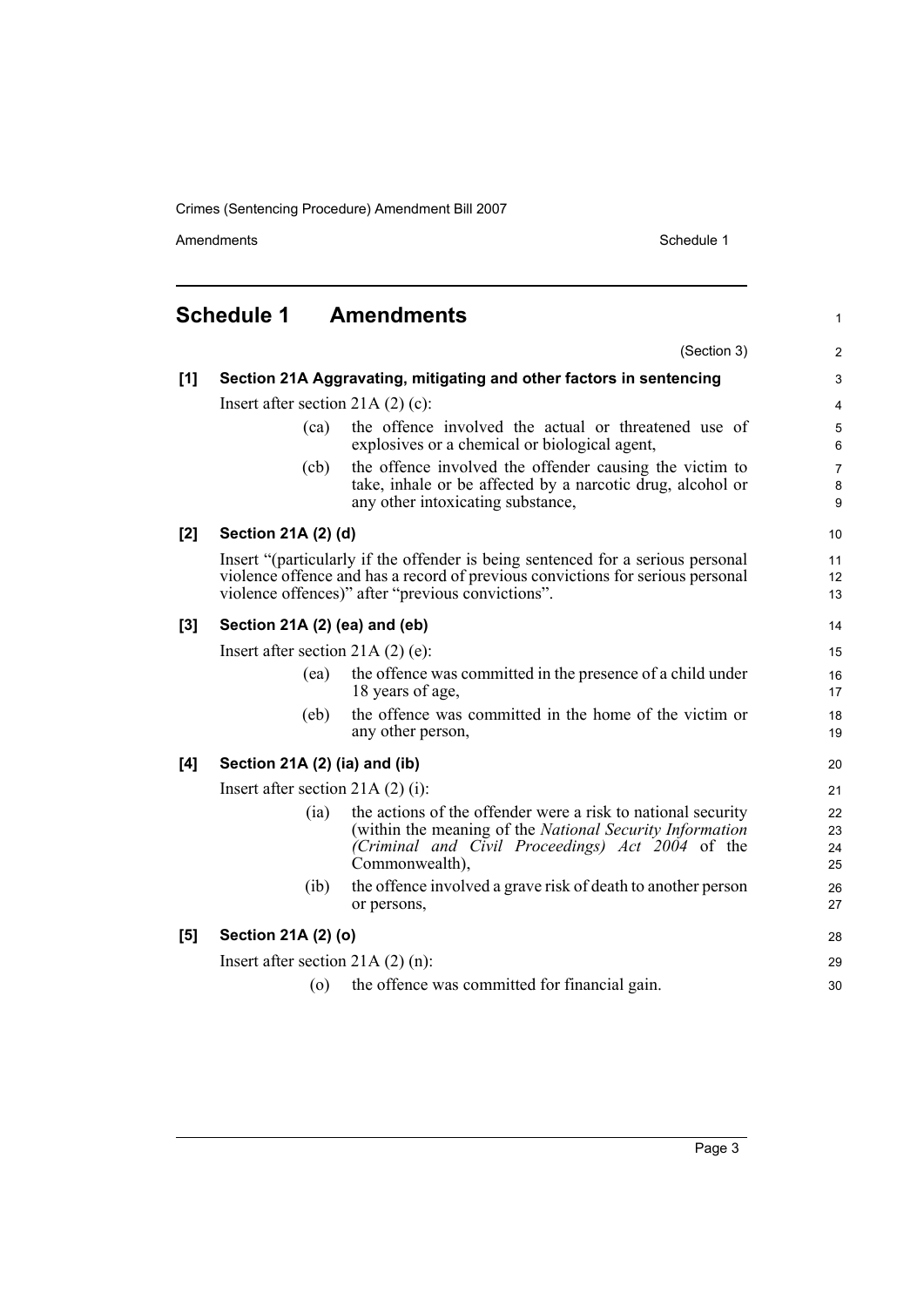Schedule 1 Amendments

### **[6] Section 21A (3) (i)**

Omit the paragraph. Insert instead:

| (i) | the remorse shown by the offender for the offence, but |  |  |  |  |  |
|-----|--------------------------------------------------------|--|--|--|--|--|
|     | only if:                                               |  |  |  |  |  |

- (i) the offender has provided evidence that he or she has accepted responsibility for his or her actions, and
- (ii) the offender has acknowledged any injury, loss or damage caused by his or her actions or made reparation for such injury, loss or damage (or both),

#### **[7] Section 21A (6)**

Insert after section 21A (5):

(6) In this section:

*serious personal violence offence* means a personal violence offence (within the meaning of section 562A of the *Crimes Act 1900*) that is punishable by imprisonment for life or for a term of 5 years or more.

#### **[8] Part 4, Division 1A, Table**

Insert after item 1A:

1B Murder—where the victim was a child under 18 years of age 25 years

#### **[9] Part 4, Division 1A, Table**

Insert after item 4:

| 4A | Section 35 (1) of the Crimes Act 1900 (reckless<br>causing of grievous bodily harm in company) | 5 years |
|----|------------------------------------------------------------------------------------------------|---------|
| 4B | Section 35 (2) of the Crimes Act 1900 (reckless<br>causing of grievous bodily harm)            | 4 years |
| 4C | Section 35 (3) of the Crimes Act 1900 (reckless<br>wounding in company)                        | 4 years |
| 4D | Section 35 (4) of the Crimes Act 1900 (reckless<br>wounding)                                   | 3 years |

20 21

18 19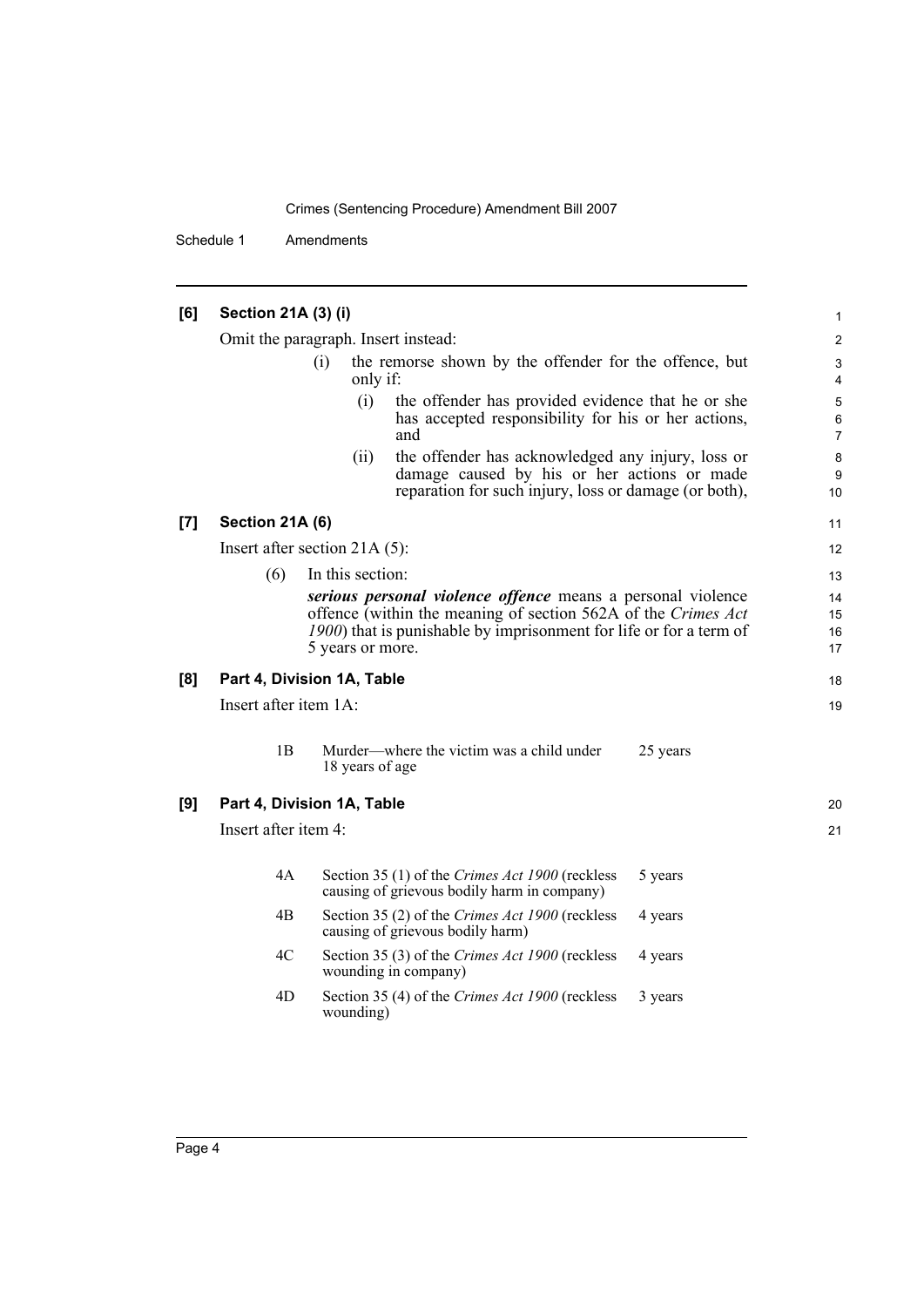| Amendments |  |  |  |  |
|------------|--|--|--|--|
|------------|--|--|--|--|

Schedule 1

| $[10]$ |                           | Part 4, Division 1A, Table                                                                                                                                                                                                                                                                   | 1                   |
|--------|---------------------------|----------------------------------------------------------------------------------------------------------------------------------------------------------------------------------------------------------------------------------------------------------------------------------------------|---------------------|
|        | Crimes Act 1900).         | Omit "5 years" from item 9B (the matter relating to section 61M (2) of the                                                                                                                                                                                                                   | $\overline{2}$<br>3 |
|        | Insert instead "8 years". |                                                                                                                                                                                                                                                                                              | 4                   |
| $[11]$ |                           | Part 4, Division 1A, Table                                                                                                                                                                                                                                                                   | 5                   |
|        |                           | Omit "car-jacking" wherever occurring in items 14 and 15.                                                                                                                                                                                                                                    | 6                   |
|        | board".                   | Insert instead "taking motor vehicle or vessel with assault or with occupant on                                                                                                                                                                                                              | 7<br>8              |
| $[12]$ |                           | Part 4, Division 1A, Table                                                                                                                                                                                                                                                                   | 9                   |
|        |                           | Renumber item 15A as item 15B. Insert before that renumbered item:                                                                                                                                                                                                                           | 10                  |
|        | 15A                       | Section 154G of the Crimes Act 1900 (organised 4 years<br>car or boat rebirthing activities)                                                                                                                                                                                                 |                     |
| $[13]$ |                           | Part 4, Division 1A, Table                                                                                                                                                                                                                                                                   | 11                  |
|        | Insert before item 16:    |                                                                                                                                                                                                                                                                                              | 12                  |
|        | 15C                       | Section 23 (2) of the Drug Misuse and Trafficking 10 years<br>Act 1985 (cultivation, supply or possession of<br>prohibited plants), being an offence that involves<br>not less than the large commercial quantity (if<br>any) specified for the prohibited plant concerned<br>under that Act |                     |
| $[14]$ |                           | Part 4, Division 1A, Table                                                                                                                                                                                                                                                                   | 13                  |
|        | Insert after item 20:     |                                                                                                                                                                                                                                                                                              | 14                  |
|        | 21                        | Section 51 (1A) or (2A) of the Firearms Act 1996 10 years<br>(unauthorised sale of prohibited firearm or pistol)                                                                                                                                                                             |                     |
|        | 22                        | Section 51B of the Firearms Act 1996<br>10 years<br>(unauthorised sale of firearms on an ongoing<br>basis)                                                                                                                                                                                   |                     |
|        | 23                        | Section 51D (2) of the Firearms Act 1996<br>10 years<br>(unauthorised possession of more than 3 firearms<br>any one of which is a prohibited firearm or pistol)                                                                                                                              |                     |